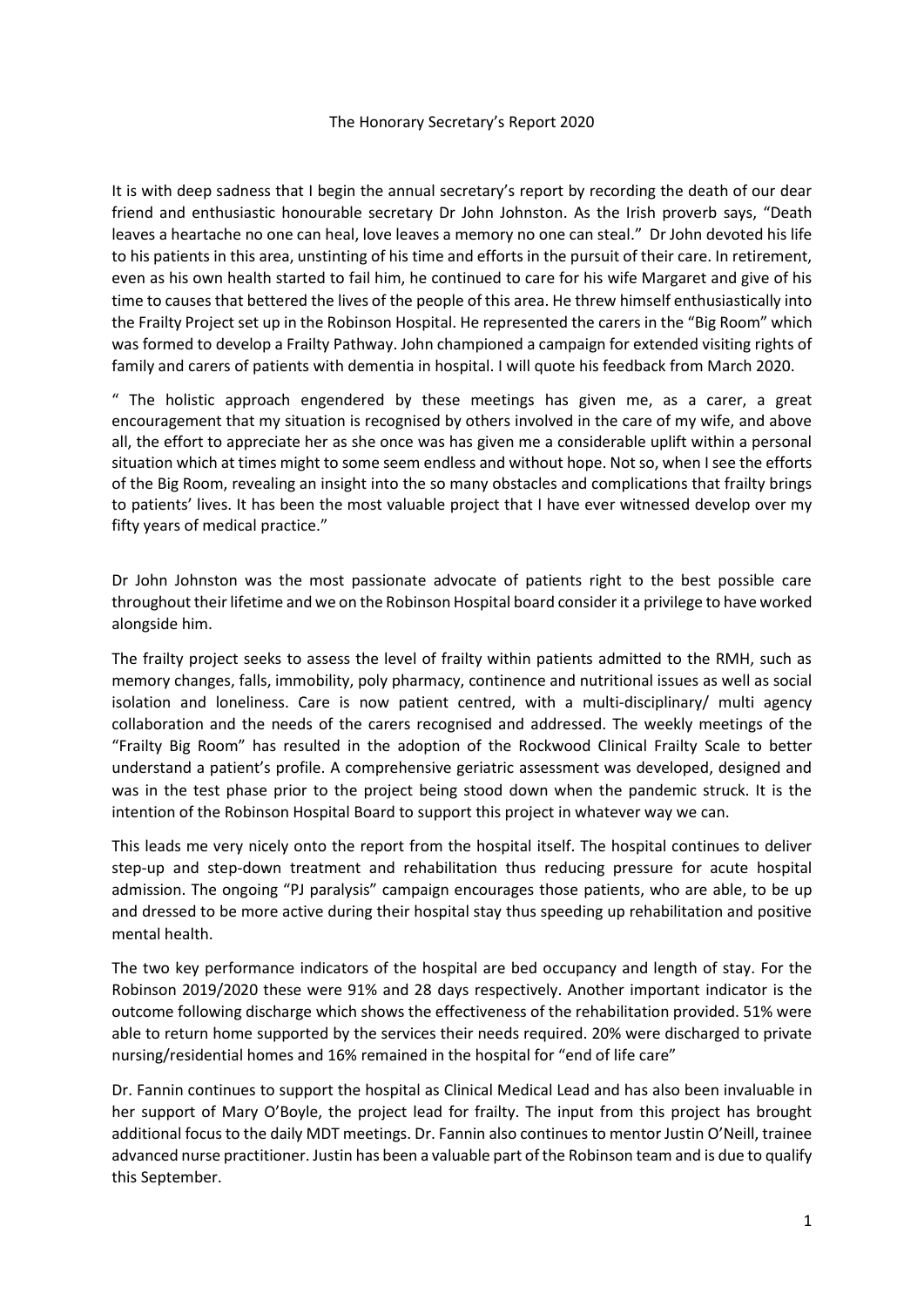Our second Deputy Sister, Lorna Sharkey, took up post in September 2019. This has helped greatly the provision of a senior nurse resource over weekends.

Recruitment within nursing remains an issue but the inclusion of Sister Joanne Montgomery in the recruitment interviews has highlighted to applicants the uniqueness of the Robinson Hospital and the exciting developments being implemented there.

The NHSCT in September 2019 recruited six new registrants as MSc trainees. We are delighted to report that two of these have taken up permanent posts in the Robinson. They have completed their degree in nursing and are being supported over a two-year period to complete an MSc in nursing.

In the national audit of intermediate care, the Robinson performed well. In the audit of community hospitals, despite a wide variety of service models making comparison difficult, the Robinson also performed well.

The Robinson Board has supported a staff nurse in her Palliative Care studies, and we are happy to assist projects which have a direct impact on the provision of care in the Robinson. The board and the NHSCT will continue to work together to ensure the Robinson Hospital delivers the high quality patient focused care for which it is renowned and we thank the staff and the attending GP's in the hospital who strive to deliver that care.

The community Hub which was setup in what was originally the mortuary and redeveloped by funding from the Robinson Board, has been very successful and extensively used by a wide variety of organisations including Cancer services, Alzheimer's Society, Ballymoney U3A, Cancer Focus NI, Ballymoney Rotary Club and Age Concern (Causeway Area).

Here are some of their thoughts.

"The accommodation is bright, quiet and private. There is easy access with a key Lock Box. The rooms are clean and tidy with useful kitchen and bathroom facilities. There is good space and seating and it is comfortable and warm."

Age Concern use the facilities and their story is one worth telling. In the mid 90's they started working with people living with dementia. One day a week for 2 hours willing volunteers collected people with dementia and brought them to a room behind a charity shop to have a cup of tea and a chat. At that time there was no support service in place and these people were stigmatised and socially excluded. The service grew by word of mouth to an established professional working relationship with local GP's, social workers and health and care personnel. Now 15 years later there are three groups a week, 4 hours per day with a staff of 3 and 6 volunteers. They have a working partnership with the Northern Trust and North Coast Community Transport. Dementia sufferers are now offered a safe environment in which to socialise but also cognitive stimulation therapies to improve thinking, concentration and memory. Another great result of this service is allowing the primary carer a much needed 4 hour break. This group has very kindly reported that without access to the community Hub, they could not exist in the same capacity. Some matters however need addressing, for example the lack of carparking space at the site and the lack of signage to direct newcomers to the Hub.

Cruse Bereavement Care service still operates out of the Robinson and is vital to the wellbeing of our community. They have 53 volunteers around 40 of whom are actively providing ongoing telephone support, tele friending and administrative work. Another 14 applicants are being processed. In any one month there are at least 40 clients in the service with between 20-60 new referrals as well. Pippa Campbell was stated as the Northern Area Co-ordinator at Christmas and the service has had to adapt to the present circumstances. They have developed and delivered online training to upskill their volunteers to provide telephone support. They have also piloted a new tele-friending service which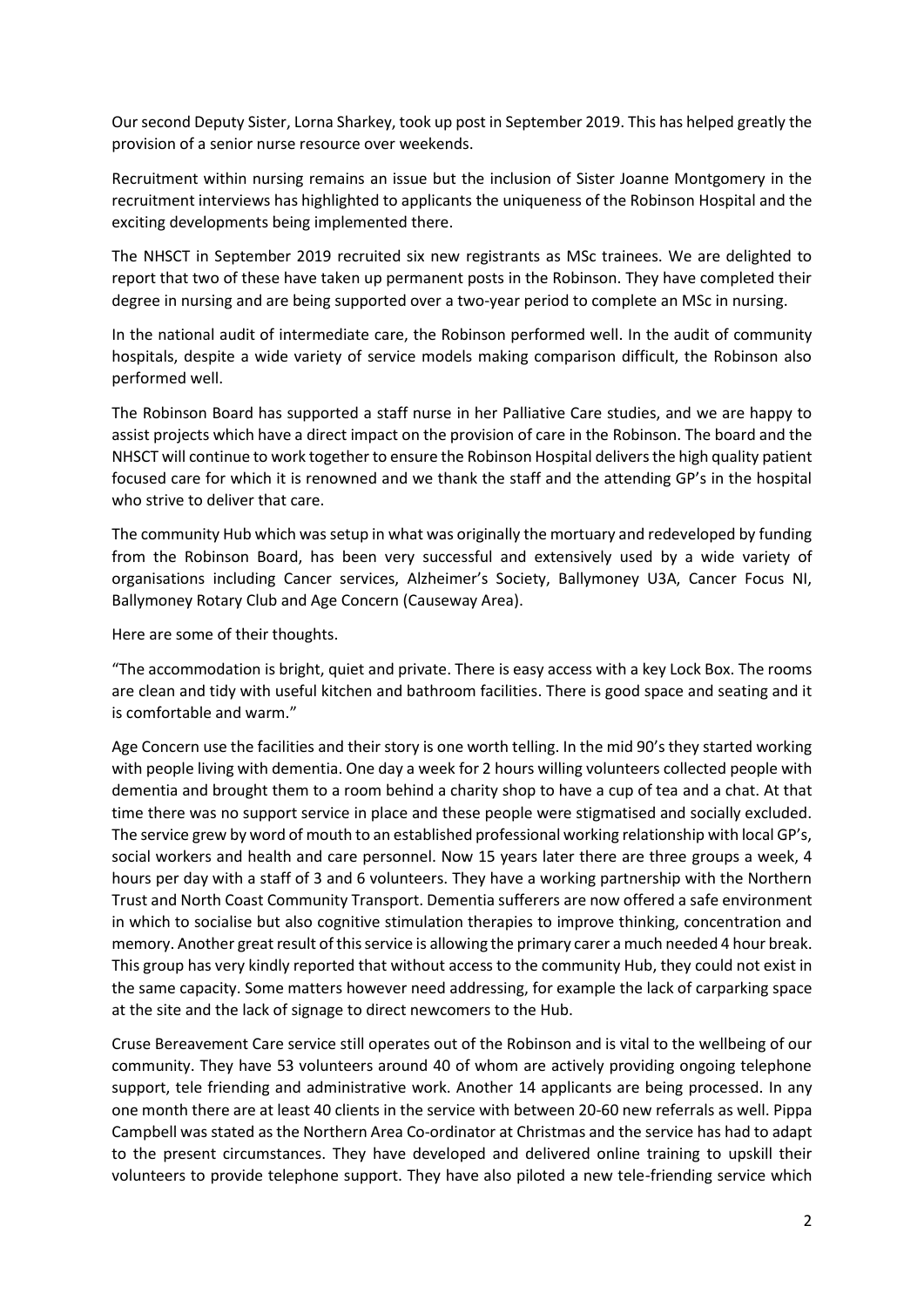gives clients a weekly call and this is useful for triaging clients for a fuller bereavement support so managing their waiting lists effectively. They believe that there will be a long legacy to the situation bereaved people find themselves in with lack of social contact, small or non-existent funerals and an uncertain future.

The longest established department in the hospital is the physiotherapy department and it continues to be a very busy service. In the year 2019/20 there were 1995 new contacts, 1738 of which were MSK. When added to the existing contacts this totals 9569. The department has managed a slight reduction in waiting times due to access to locum physiotherapists and the re-allocation of staff to create equitable waiting times throughout the Trust. Rehabilitation programmes are still of paramount importance providing patients with confidence and improved skills to self-manage their conditions and increasing the efficiency in the delivery of physiotherapy services.

Clinical placements for physiotherapy students continue thus maintaining close links with teaching staff at the University of Ulster and clinical governance still underpins all the work the department does. Obviously, service provision has had to adapt to present circumstances but that will fall into the timescale of next years report and that is very much an unknown. There is a dedicated team at the Robinson, and they continue to provide an excellent service under increasing demands and awkward circumstances.

The Health centre continues to cater to the needs of the local population and their full report will be published later for the perusal of all members of association.

The Child Development Centre based in the old maternity end of the Robinson operates as part of the NHSCT northern hub which has centres in Cookstown, Ballymena and Magherafelt. Dr. Alison Livingstone the consultant paediatrician is the clinical lead for both northern and southern hubs. Medical clinics are continuing via zoom technology. Dr. Heather Jack retired this year, she was instrumental in ensuring the smooth running of medical clinics in the CDC and will be greatly missed. The team welcomed Dr. Sheenagh Cameron, so the team now includes Dr. Sinead Higgins, Dr. Carolyn McCandless and Dr. Ruth Sutherland. Children with more complex needs also benefit from the input of Dr. Shabaz Mirza, Locum Consultant Paediatrician, who runs MDT clinic sessions. Within the facility, other allied health professional colleagues are based, including Paediatric physiotherapy, speech and language therapy, dietetic and occupational therapy. The NHSCT Paediatric Autism service is also based here. The unit continues to be very busy, ably assisted by clerical staff based at the Route site and is appreciative of the support provided by the Robinson Board.

You will remember that the Temple Bequest was used to develop the Hospital Diversity Nursing Teams Unit within the Robinson, and this has proved very worthwhile. There were 900 patient visits over the last year and this has been possible due to the extension of the unit thus allowing two patients to be facilitated at the one time. A specialist chair purchased by funds released by the Robinson Board is greatly appreciated by patients requiring lengthy treatments

The reports from Podiatry and Adult Mental Health departments will also be reported in full at a later stage but it is heartening for the Board to note the diversity of services being provided from the Robinson site and also the commitment of all health professionals to provide the best possible service to the local community. I ask myself, is it just a Ballymoney thing that so many of our young people who train as health professionals return to the area to work when they have graduated. Surely that suggests that they perceive the working relationships we have here nurture good practice. The Robinson Board would like to thank everyone working on site both front of shop and behind the scenes for their continued professionalism in the service of the community.